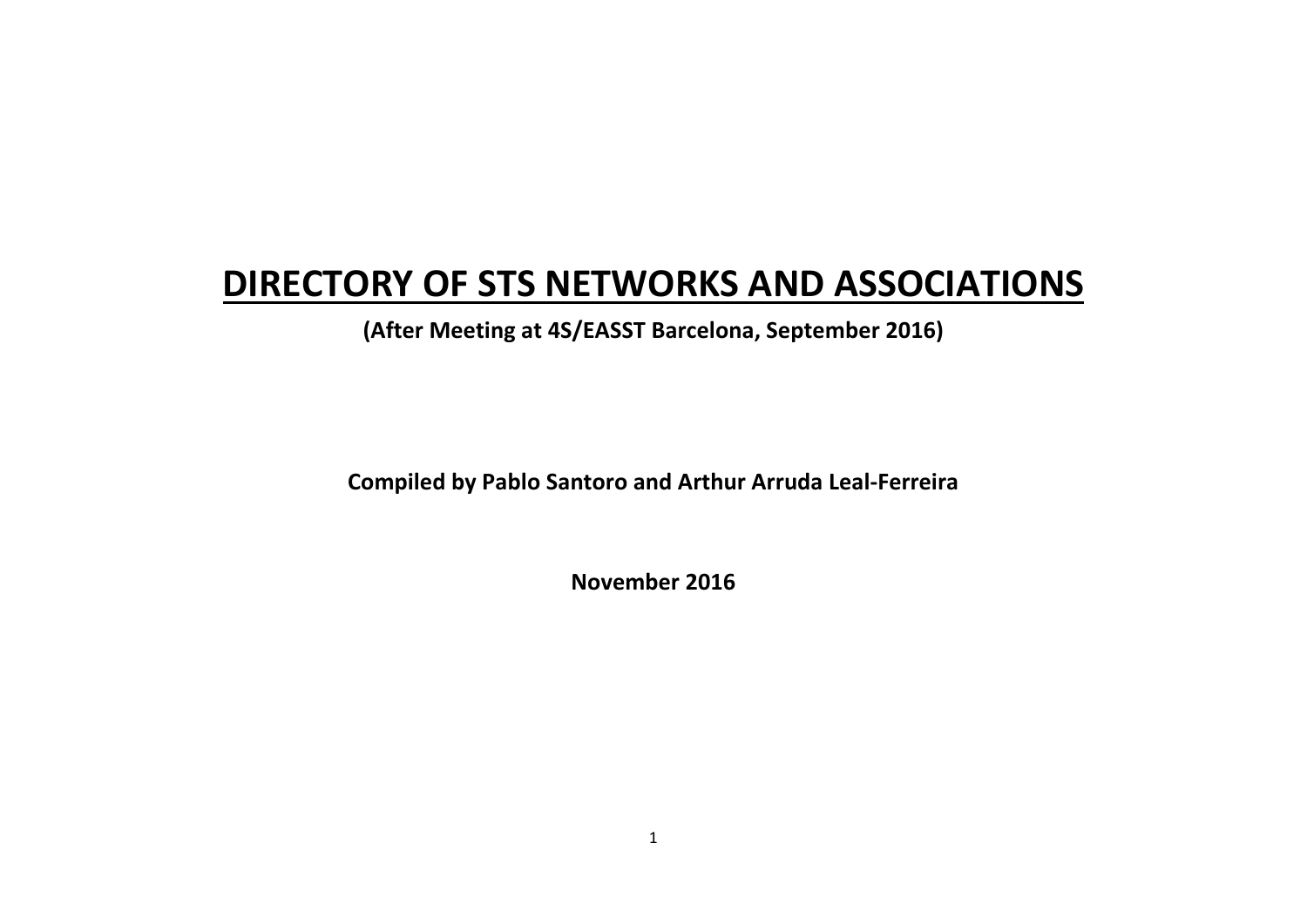| Country        | <b>Name</b>                                                                                                               | Webpage                            | <b>Email</b>                         | <b>Contact person</b>                                                                                                                                                       |
|----------------|---------------------------------------------------------------------------------------------------------------------------|------------------------------------|--------------------------------------|-----------------------------------------------------------------------------------------------------------------------------------------------------------------------------|
| Argentina      | Red ESCYT - Red Argentina de<br>Estudios Sociales de la Ciencia y la<br>Tecnología                                        | http://www.escyt.org               | redescyt@escyt.org                   | Gabriela Bortz<br>gabybortz@gmail.com                                                                                                                                       |
| Austria        | <b>STS Austria</b>                                                                                                        | www.sts-austria.org                | office@sts-austria.org               | Max Fochler<br>maximilian.fochler@univie.ac.at<br>Anna Pichelstorfer<br>anna.pichelstorfer@univie.ac.at                                                                     |
| <b>Belgium</b> | <b>BSTS - Belgian STS Network</b>                                                                                         | http://www.bsts.be/                | Ine.VanHoyweghen@soc.kuleuven.<br>be | Ine Van Hoyweghen<br>ine.vanhoyweghen@kuleuven.be<br>Gert Verschraegen<br>gert.verschraegen@uantwerpen.be<br>Michiel Van Oudheusden<br>michiel.van.oudheusden@sckcen.b<br>e |
| <b>Brazil</b>  | <b>ESOCITE-BR</b>                                                                                                         | http://www.esocite.org.b<br>r/     | esocitebr@bol.com.br                 | Ivan da Costa Marques<br>imarques@ufrj.br<br>Arthur Arruda Leal Ferreira<br>arleal1965@gmail.com                                                                            |
| <b>Chile</b>   | CTS-Chile<br>(Red Chilena de Estudios<br>Ciencia, Tecnología y Sociedad)                                                  | http://cts-chile.cl/               | info@cts-chile.cl                    | Jorge Castillo-Sepúlveda<br>jorge.castillo.s@usach.cl<br><b>Manuel Tironi</b><br>metironi@uc.cl                                                                             |
| Colombia       | Grupo de Estudios Sociales de la<br>Ciencia la Tecnología y la Medicina<br>(GESCTM). Universidad Nacional de<br>Colombia. | http://www.gesctm.unal.<br>com.co/ | gesctm.un.bogota@gmail.com           | Olga Restrepo Forero<br>omrestrepof@unal.edu.co<br>Fredy Mora-Gámez<br>famorag@unal.edu.co                                                                                  |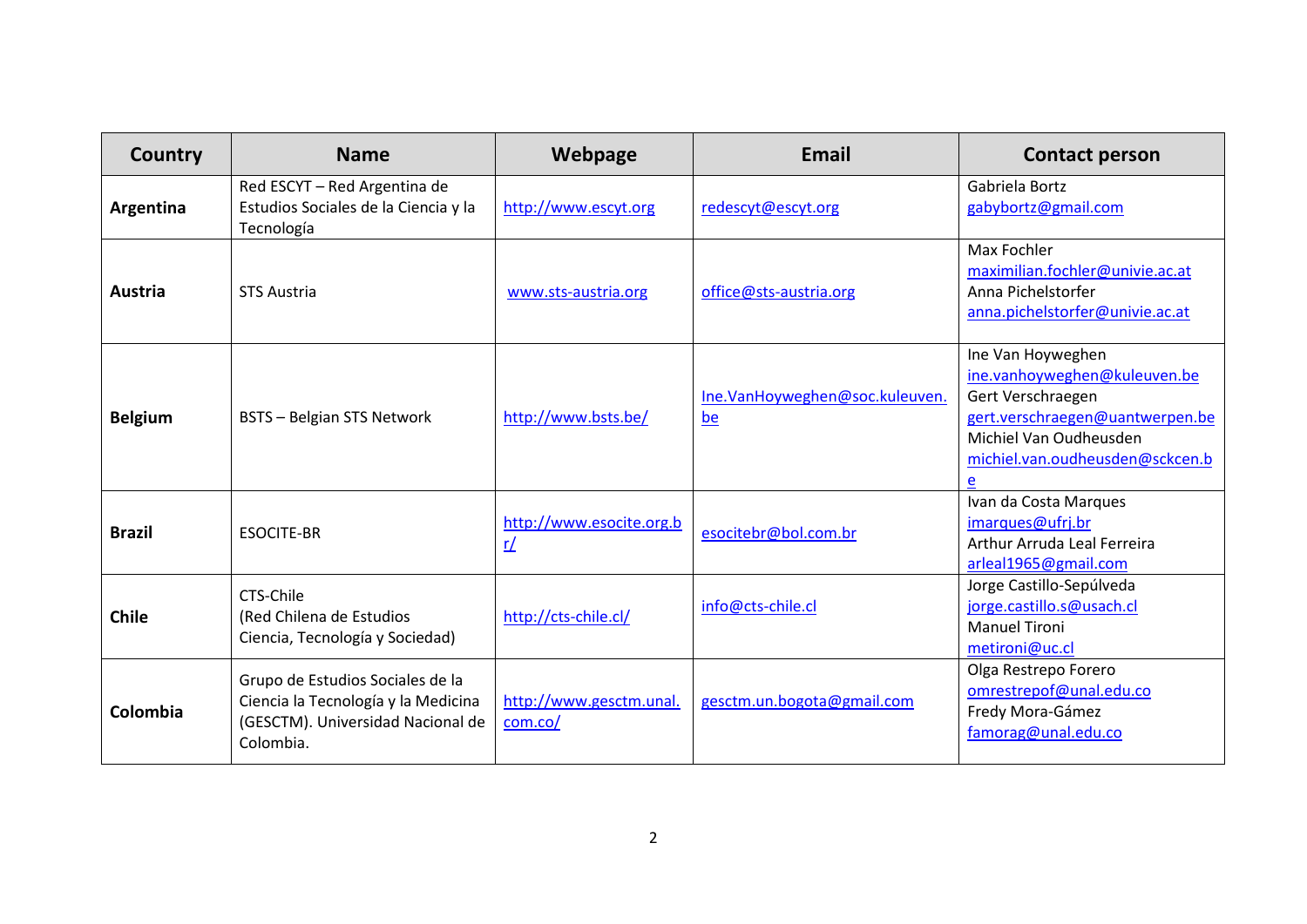| Country                    | <b>Name</b>                                                                                             | Webpage                             | Email                               | <b>Contact person</b>                                                                                                                  |
|----------------------------|---------------------------------------------------------------------------------------------------------|-------------------------------------|-------------------------------------|----------------------------------------------------------------------------------------------------------------------------------------|
| Croatia                    | <b>CSA-SSTR (Croatian Sociological</b><br>Association - Section for Science and<br>Technology Research) |                                     | mbvukovic@hrstud.hr                 | Marija Brajdić Vuković                                                                                                                 |
| <b>Denmark</b>             | Danish Association for Science and<br><b>Technology Studies</b>                                         | http://www.dasts.dk/                | chga@itu.dk                         | Christopher Gad<br>chga@itu.dk<br>Peter Danholt<br>pdanholt@cc.au.dk                                                                   |
| <b>Italy</b>               | STS-Italia - Società Italiana di Studi<br>sulla Scienza e la Tecnologia                                 | http://www.stsitalia.org/           | info@stsitalia.org                  | Paolo Maggauda<br>paolo.magaudda@unipd.it                                                                                              |
| <b>Netherlands</b>         | Dutch STS Network WTMC                                                                                  | http://www.wtmc.eu/                 | sally.wyatt@maastrichtuniversity.nl | Sally Wyatt<br>sally.wyatt@maastrichtuniversity.nl                                                                                     |
| <b>Nordic</b><br>countries | Nordic STS Network                                                                                      | http://www.nordicsts.org            | tomas.skjolsvold@ntnu.no            | Tomas Skjolsvold<br>tomas.skjolsvold@ntnu.no                                                                                           |
| Portugal                   | STS Thematic Area within the<br>Portuguese Sociological Association                                     |                                     | ana.delicado@ics.ulisboa.pt         | Ana Delicado<br>ana.delicado@ics.ulisboa.pt                                                                                            |
| <b>Spain</b>               | Red esCTS - Red Española de<br>Estudios de Ciencia y Tecnología                                         | https://redescts.wordpre<br>ss.com/ | es.cts.es@gmail.com                 | Pablo Santoro<br>psantoro@ucm.es<br>Adolfo Estalella<br>adolfoestalella@gmail.com                                                      |
| Switzerland                | STS-CH                                                                                                  | http://www.sagw.ch/sts-<br>ch.html  | emilie.bovet@hesav.ch               | Nicholas Stucklin<br>nicholas.stucklin@unil.ch<br>Sara Tocchetti<br>sara.tocchetti@unil.ch<br>Nolwenn Bühler<br>nolwenn.buehler@uzh.ch |
| <b>Turkey</b>              | Science, Technology and Society<br>Studies Research Unit (in process<br>of constitution)                |                                     | dkasdogan@ku.edu.tr                 | Duygu Kasdogan<br>dkasdogan@ku.edu.tr                                                                                                  |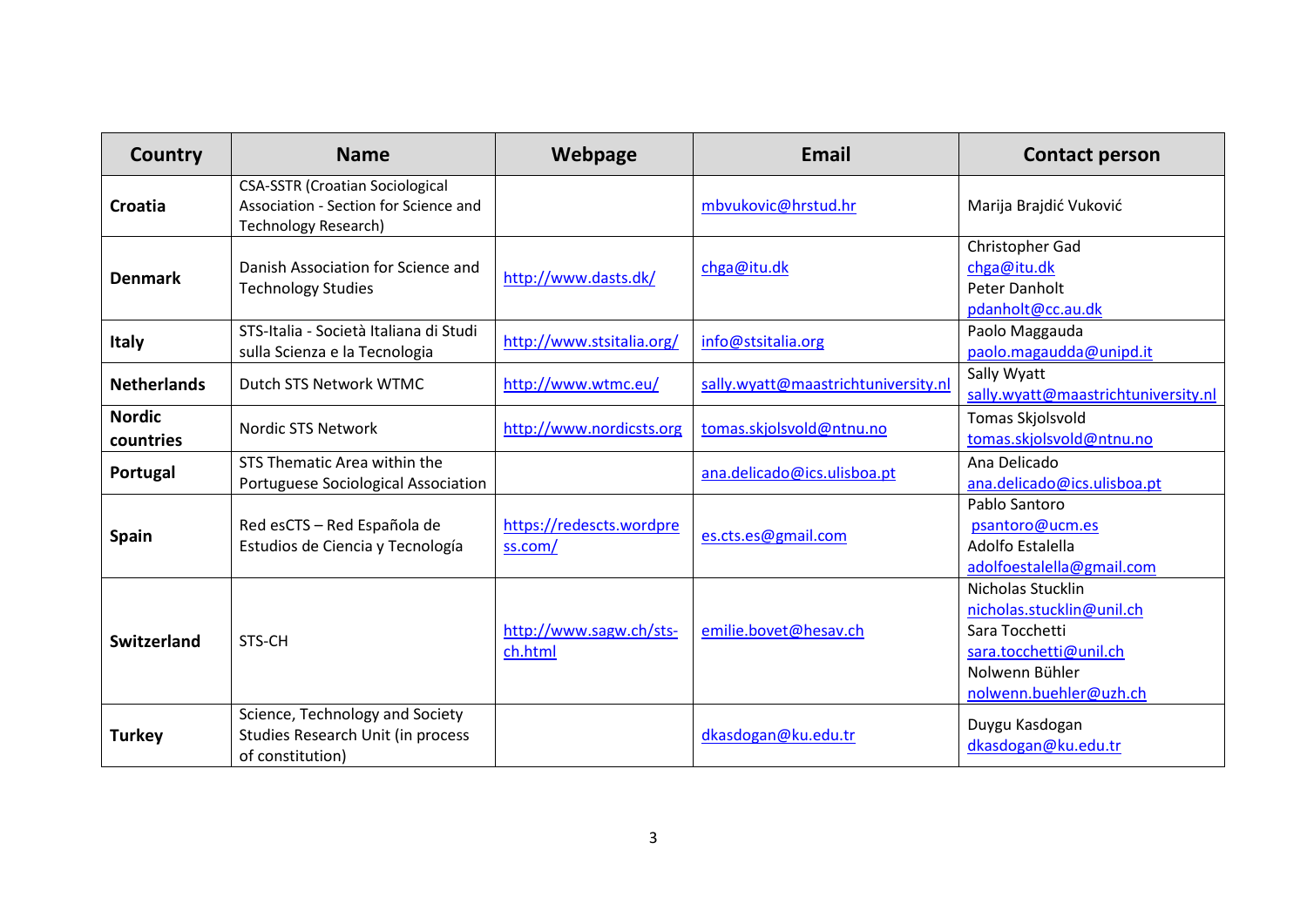| Country                  | <b>Name</b> | Webpage               | Email                                            | <b>Contact person</b>                                                                    |
|--------------------------|-------------|-----------------------|--------------------------------------------------|------------------------------------------------------------------------------------------|
| <b>United</b><br>Kingdom | AsSIST-UK   | https://assist-uk.com | andrew.webster@york.ac.uk<br>r.williams@ed.ac.uk | Andrew Webster<br>andrew.webster@york.ac.uk<br>Robin Williams<br>Robin.Williams@ed.ac.uk |
| <b>Uruguay</b>           |             |                       | gonzalocorreamoreira@gmail.com                   | Gonzalo Correa                                                                           |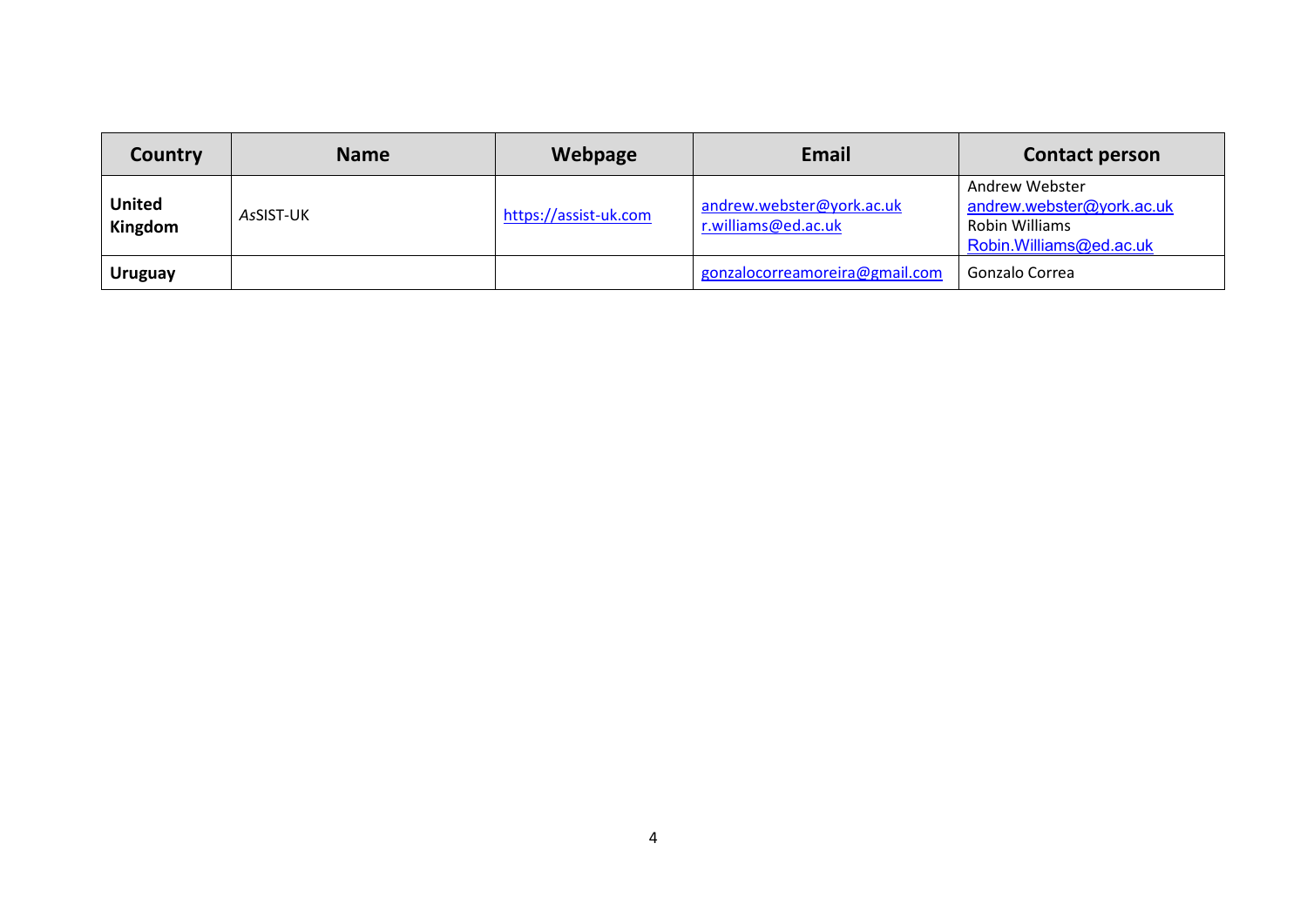| Other STS networks and groups that were not present at the Barcelona meeting |                                                                                           |                         |  |                                                                                  |
|------------------------------------------------------------------------------|-------------------------------------------------------------------------------------------|-------------------------|--|----------------------------------------------------------------------------------|
| <b>Asia Pacific</b>                                                          | APSTSN (Asia-Pacific Science,<br><b>Technology and Society Network)</b>                   | https://apstsn.org/     |  | Graham Lucas<br>graham.lucas@uon.edu.au                                          |
| <b>Mexico</b>                                                                | "RESOCTI" (Red de Estudios<br>Sociales de la Ciencia, la Tecnología  <br>y la Innovación) | http://www.resocti.com/ |  | Laura Morales<br>moralesnavarrolm@gmail.com<br>Antonio Arellano<br>aah@uaemex.mx |
| <b>Serbia</b>                                                                |                                                                                           |                         |  | Biljana Stankovic<br>billjana.stankovic@gmail.com                                |

| <b>STS societies</b>      |                                                   |                          |                                                                                          |                                                       |
|---------------------------|---------------------------------------------------|--------------------------|------------------------------------------------------------------------------------------|-------------------------------------------------------|
| <b>Europe</b>             | <b>EASST</b>                                      | https://easst.net/       | admin@easst.net                                                                          | Fred Steward (president)<br>F.Steward@psi.org.uk      |
| America<br>/International | 4S (Society for the Social Studies of<br>Science) | http://www.4sonline.org/ | webmaster@4sonline.org                                                                   | Lucy Suchman (president)<br>I.suchman@lancaster.ac.uk |
| <b>Latin America</b>      | <b>ESOCITE-LA</b>                                 | http://www.esocite.la/   | <b>Ezequiel Benito</b><br>ebenito@centrocts.org<br>Amílcar Davyt<br>amilcar@fcien.edu.uy | Pablo Kreimer (presidente)<br>pkreimer@unq.edu.ar     |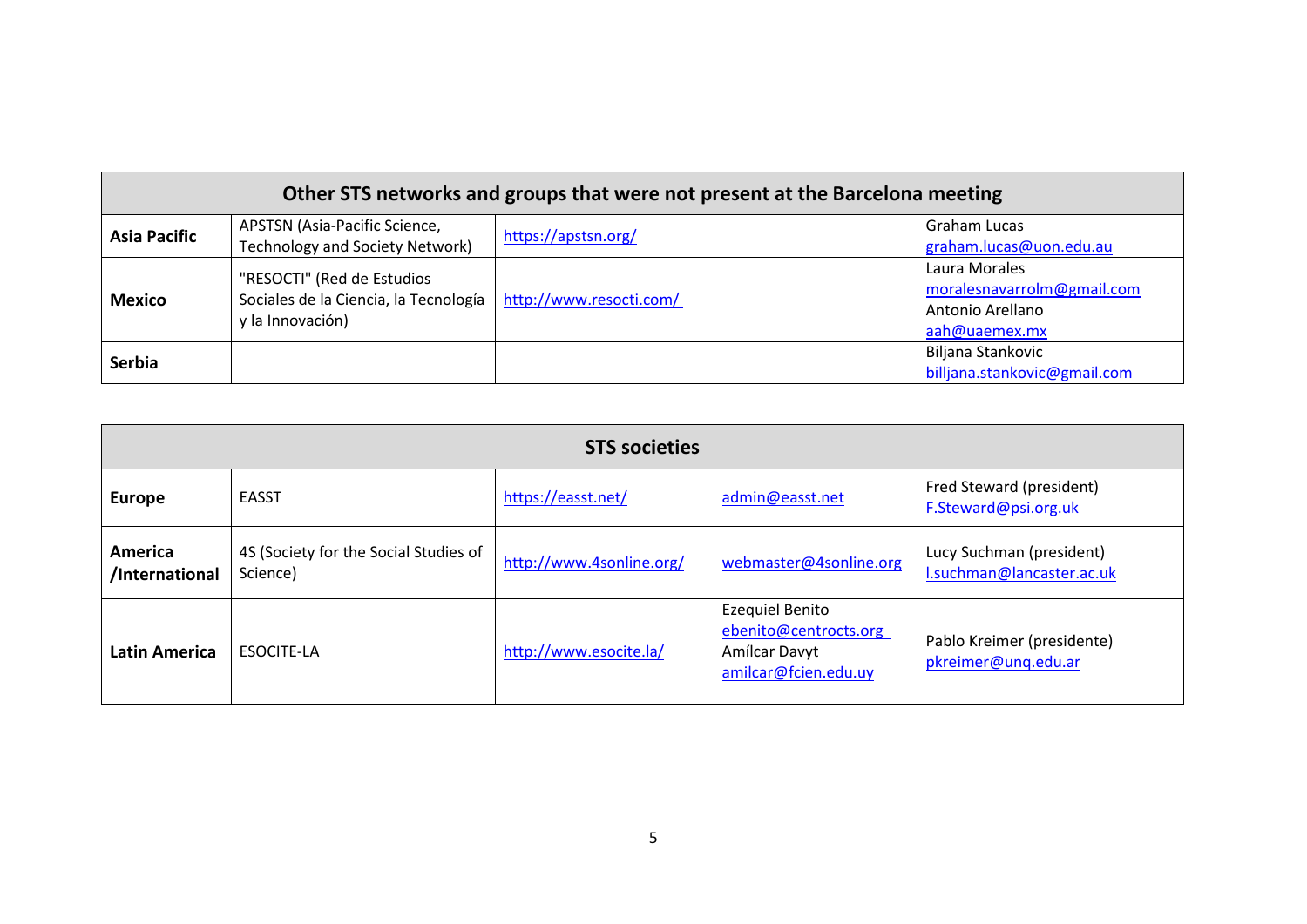**Further information**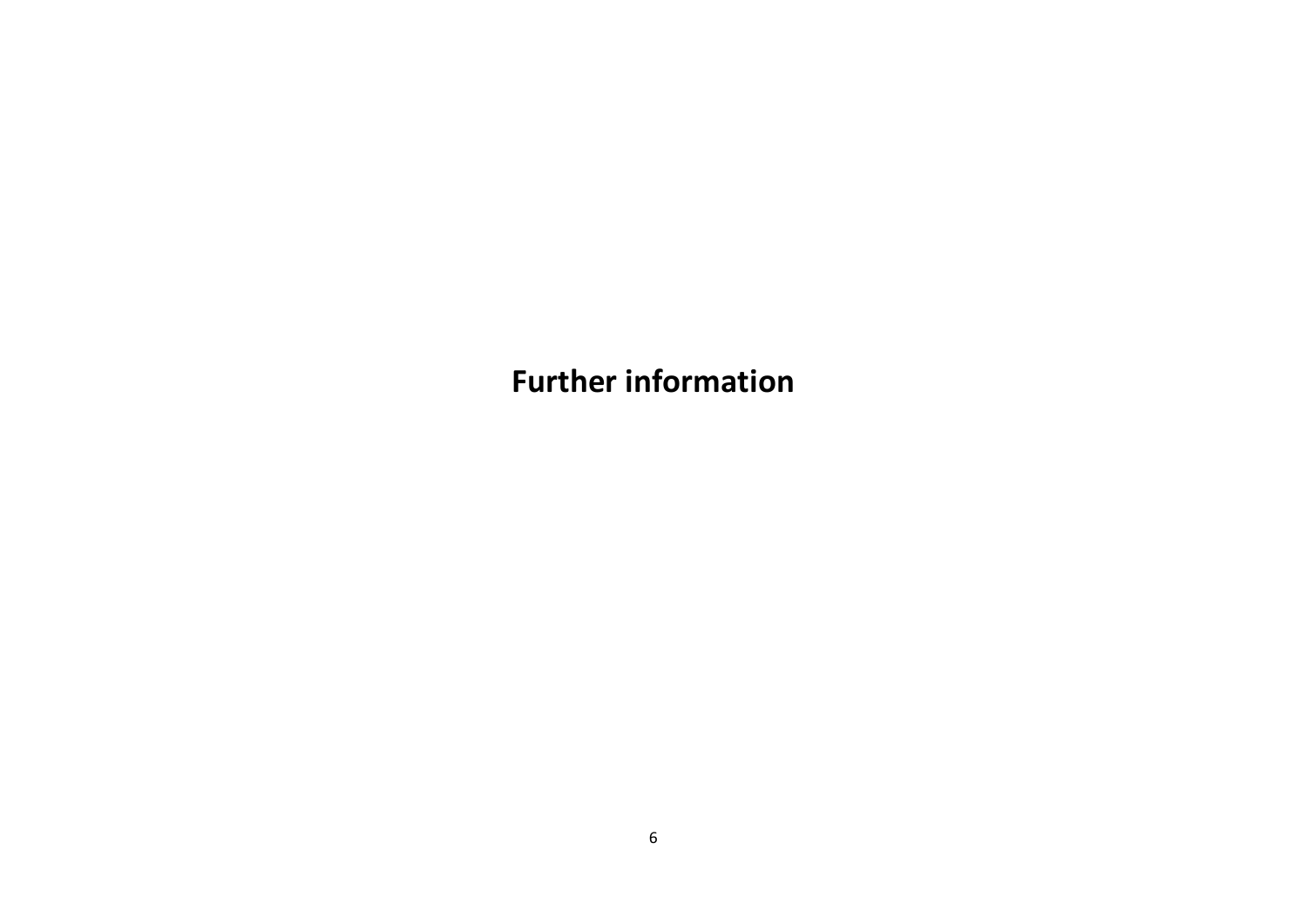## **Argentina**

#### **Red ESCYT – Red Argentina de Estudios Sociales de la Ciencia y la Tecnología**

| <b>Type of collective</b>           | Network                                                                                                                                                                                                                                                                                                                                                                                                                                                                                                                                                                                                                                                                                                                                                                                                                                                                                                |
|-------------------------------------|--------------------------------------------------------------------------------------------------------------------------------------------------------------------------------------------------------------------------------------------------------------------------------------------------------------------------------------------------------------------------------------------------------------------------------------------------------------------------------------------------------------------------------------------------------------------------------------------------------------------------------------------------------------------------------------------------------------------------------------------------------------------------------------------------------------------------------------------------------------------------------------------------------|
| <b>STS Journals</b>                 | Redes - Revista de Estudios Sociales de la Ciencia y la Tecnología<br>http://iec.unq.edu.ar/index.php/publicaciones/revista-redes                                                                                                                                                                                                                                                                                                                                                                                                                                                                                                                                                                                                                                                                                                                                                                      |
| <b>STS conferences and meetings</b> | Congreso Argentino de Estudios Sociales de la Ciencia y la Tecnología - CAESCYT (no<br>regular periodicity)<br>www.caescyt2016.com                                                                                                                                                                                                                                                                                                                                                                                                                                                                                                                                                                                                                                                                                                                                                                     |
| STS Master's Program and/or PhD's   | • Maestría en Ciencia, Tecnología y Sociedad [Master of Science, Technology and<br>Society] Universidad Nacional de Quilmes (UNQ) (in class and virtual modalities). Link:<br>http://www.unq.edu.ar/carreras/4-maestr%EDa-en-ciencia-tecnolog%EDa-y-<br>sociedad.php#a<br>• Maestría en Política y Gestión de la Ciencia y la Tecnología [Master of Science and<br>Technology Policy and Management], Universidad de Buenos Aires (UBA). Link:<br>http://www.uba.ar/maecyt/<br>· Maestría en Gestión de la Ciencia, la Tecnología y la Innovación [Master of Science,<br>Technology and Innovation Management], Universidad Nacional de General Sarmiento<br>(UNGS). Link: http://www.ungs.edu.ar/ms_idei/mgcti/<br>• Maestría en Ciencia, Tecnología e Innovación [Master of Science, Technology and<br>Innovation], Universidad Nacional de Río Negro (UNRN). Link:<br>http://unrn.edu.ar/blogs/mcti |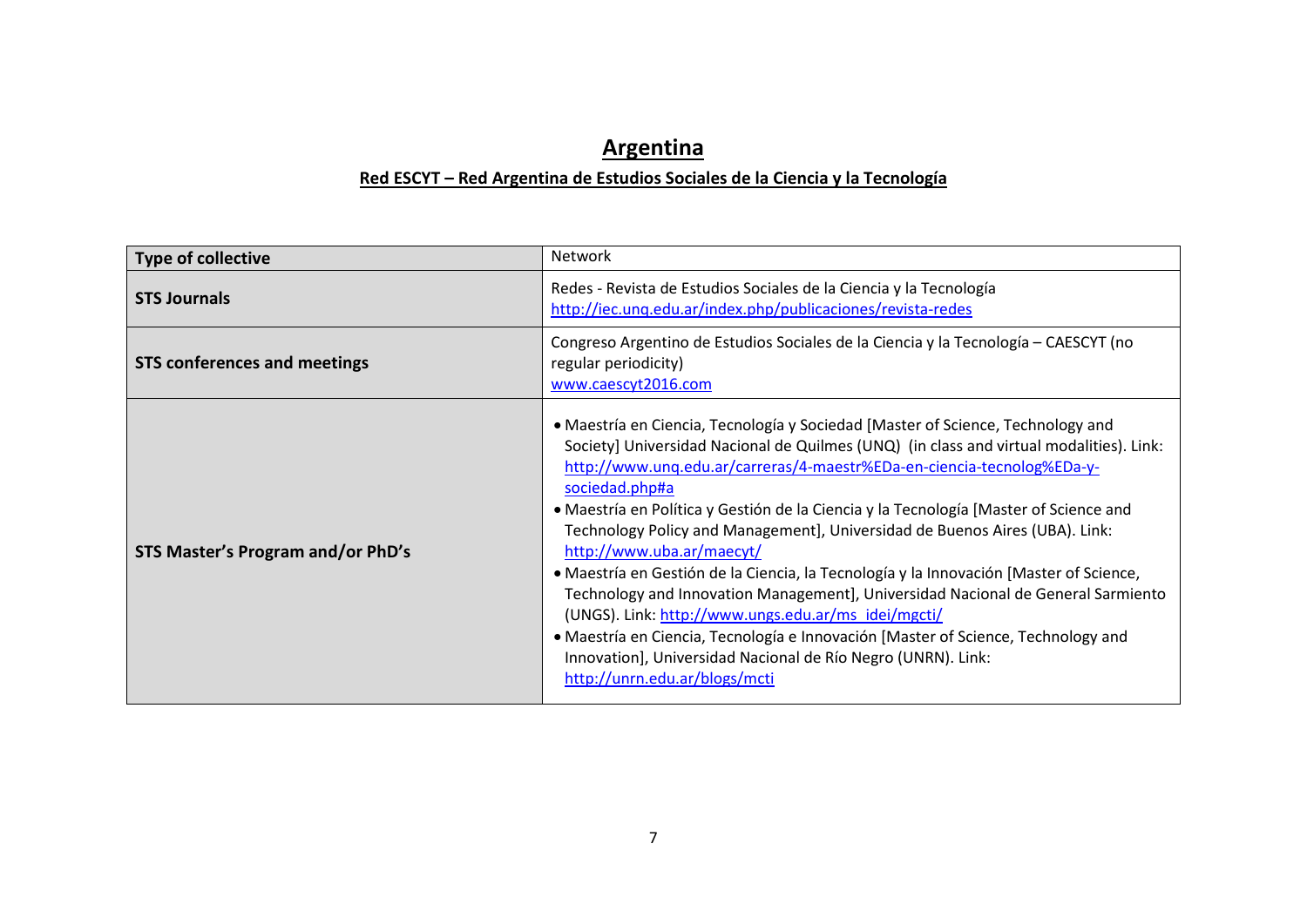# **Austria**

#### **STS Austria**

| <b>Type of collective</b>                   | Professional organization registered as a non-profit organization under the Austrian law. Established in<br>2015, STS Austria represents academics and researchers active in the field in Austria. It is run by a council<br>(usually between 4-7 members, currently 7 members) which is elected every two years by members.<br>Currently, it has about 70 members.                                                                                                                                                                                                                                                                                                                        |
|---------------------------------------------|--------------------------------------------------------------------------------------------------------------------------------------------------------------------------------------------------------------------------------------------------------------------------------------------------------------------------------------------------------------------------------------------------------------------------------------------------------------------------------------------------------------------------------------------------------------------------------------------------------------------------------------------------------------------------------------------|
| <b>STS Journals</b>                         | No STS journal                                                                                                                                                                                                                                                                                                                                                                                                                                                                                                                                                                                                                                                                             |
| <b>STS conferences and meetings</b>         | STS Austria organized an international conference as its starting event in December 2015 and is planning to<br>organize workshops and smaller conferences in the future (the next workshop will take place in February<br>2017 on the topic, Identity and Community in Technoscience').<br>There is an annual international STS conference in Graz/Austria, which is a joint conference of the Institute<br>of Science, Technology and Society Studies at Alpen-Adria-Universität Klagenfurt   Vienna   Graz (STS), the<br>Inter-University Research Centre for Technology, Work and Culture (IFZ) and the Institute for Advanced<br>Studies on Science, Technology and Society (IAS-STS). |
| <b>STS Master's Program and/or</b><br>PhD's | There is an established STS master program at the University of Vienna and a new one starting in October<br>2016 at the Alpen-Adria University of Klagenfurt.<br>There is no formally organized PhD Program in STS, but several universities offer the possibilities to do a PhD<br>in STS                                                                                                                                                                                                                                                                                                                                                                                                 |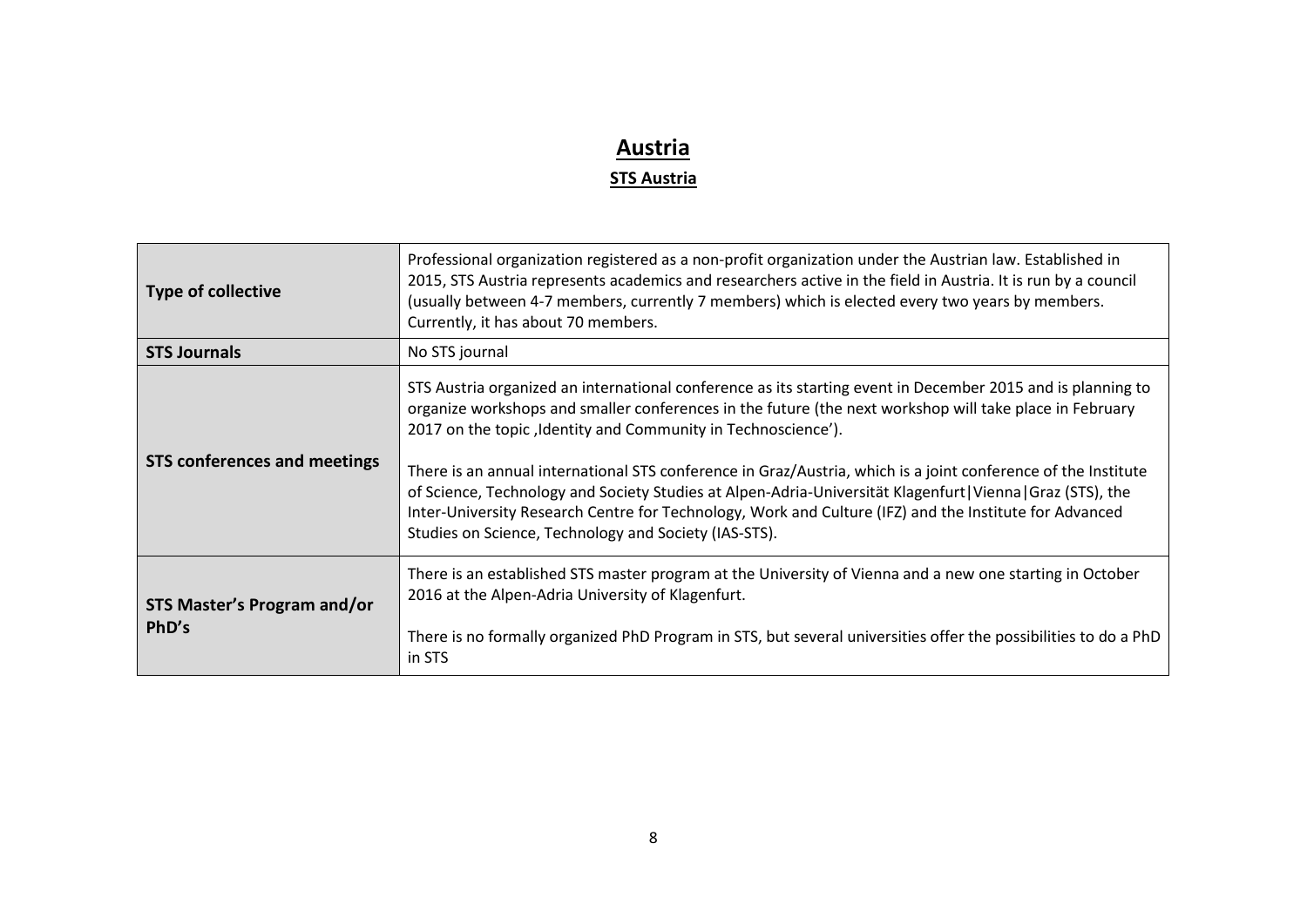### **Belgium BSTS (Belgian STS Network)**

| <b>Type of collective</b>                   | Scientific research network ('wetenschappelijke onderzoeksgemeenschap', WOG). The network is run by a<br>steering committee and receives funding for a period of five years (2014-2019, but possibly renewable).<br>The aim of the network is to provide an interface to share disciplinary perspectives, foster research<br>collaborations, and raise the voice of a community<br>of postdoc scholars in the field of STS.                                                                                                                                                                                                                                                                                                                                                                    |
|---------------------------------------------|------------------------------------------------------------------------------------------------------------------------------------------------------------------------------------------------------------------------------------------------------------------------------------------------------------------------------------------------------------------------------------------------------------------------------------------------------------------------------------------------------------------------------------------------------------------------------------------------------------------------------------------------------------------------------------------------------------------------------------------------------------------------------------------------|
| <b>STS Journals</b>                         | Presently there is no STS journal in Belgium, but some BSTS members are part of the editorial board of a<br>Belgium-based sociology journal (www.sociologos.be), which regularly publishes STS-related articles and<br>thematic issues                                                                                                                                                                                                                                                                                                                                                                                                                                                                                                                                                         |
| <b>STS conferences and meetings</b>         | The BSTS network has hosted a number of STS conferences, meetings, and workshops, including an<br>inaugural "kick-off" meeting in Leuven on 27 June 2014, an international Workshop on 'Science shaping the<br>World of Tomorrow" in Antwerp, 18-20 March 2015, an international conference on "Trading Zones in<br>Technological Societies" in Liège, October 15-16, 2015, and post-doctoral 'winter schools' in Gent and<br>Namur. For a full overview of our meetings, see the first progress report of the BSTS network which will<br>soon be made available on www.bsts.be                                                                                                                                                                                                                |
| <b>STS Master's Program and/or</b><br>PhD's | Not as such; there are, however, various STS research groups at Flemish and Francophone universities.<br>Since 2011, the University of Liège, in association with Maastricht University, offers a Master in Political<br>Science with a specialisation in Science, Technology and Society. The courses are taught in French in Liège<br>during the first year and in English in Maastricht during the second year. The master thesis is supervised by<br>an academic scholar from Liege. At the end of the two years, the student receives two degrees: a Master<br>degree in Political Science with a specialisation in Science, Technology and Society of the University of<br>Liège and a Master degree in European Studies on Society, Science and Technology of Maastricht<br>University. |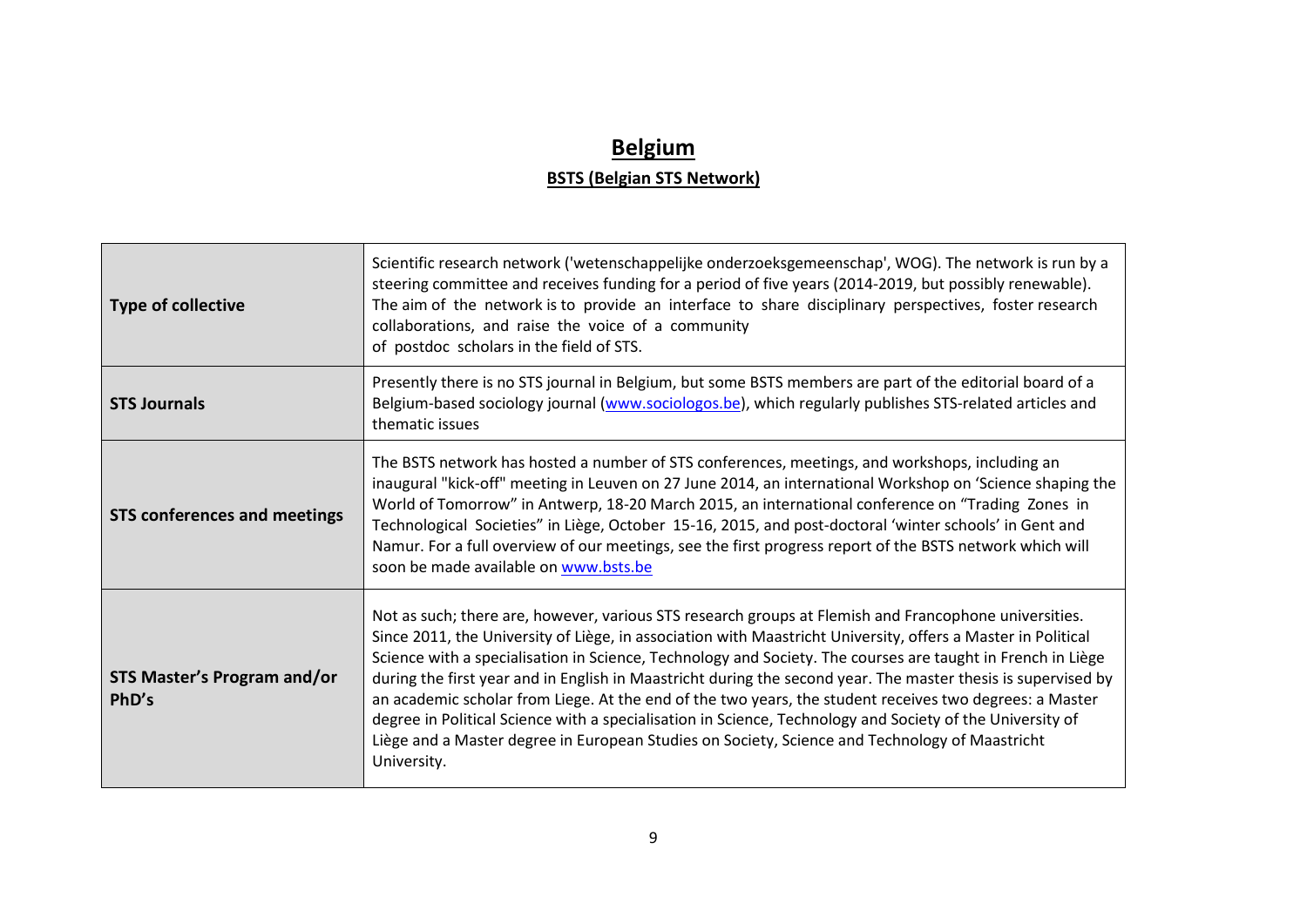### **Brazil ESOCITE-BR**

| <b>Type of collective</b>                   | Professional association                                                                                                                                   |
|---------------------------------------------|------------------------------------------------------------------------------------------------------------------------------------------------------------|
| <b>STS Journals</b>                         | Tecnologia e Sociedade https://periodicos.utfpr.edu.br/rts                                                                                                 |
| <b>STS conferences and meetings</b>         | ESOCITE.BR conference (biennal). The last one was in 2015 in Rio and had 613 participants. Next<br>ESOCITE.BR conference will be held in 2017 in Brasília. |
| <b>STS Master's Program and/or</b><br>PhD's | Several programs in different universities                                                                                                                 |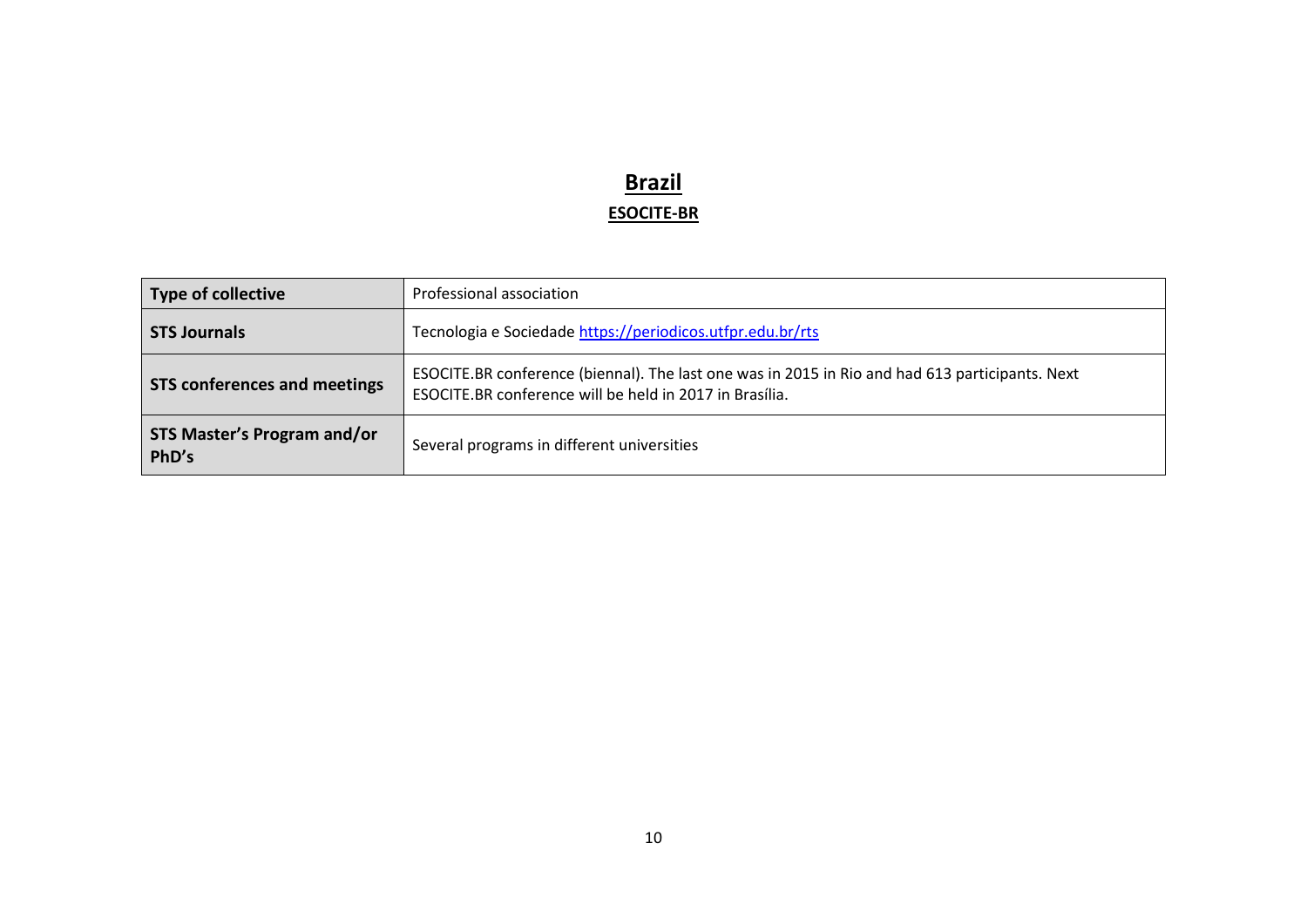# **Chile**

#### **CTS-Chile (Red Chilena de Estudios Ciencia, Tecnología y Sociedad)**

| <b>Type of collective</b>                   | Informal network                                                                                                           |
|---------------------------------------------|----------------------------------------------------------------------------------------------------------------------------|
| <b>STS Journals</b>                         | No journal                                                                                                                 |
| <b>STS conferences and meetings</b>         | CTS- Chile annual conferences                                                                                              |
| <b>STS Master's Program and/or</b><br>PhD's | STS-friendly master and PhD programmes in Sociology, History, and Anthropology, but there isn't an STS<br>programme proper |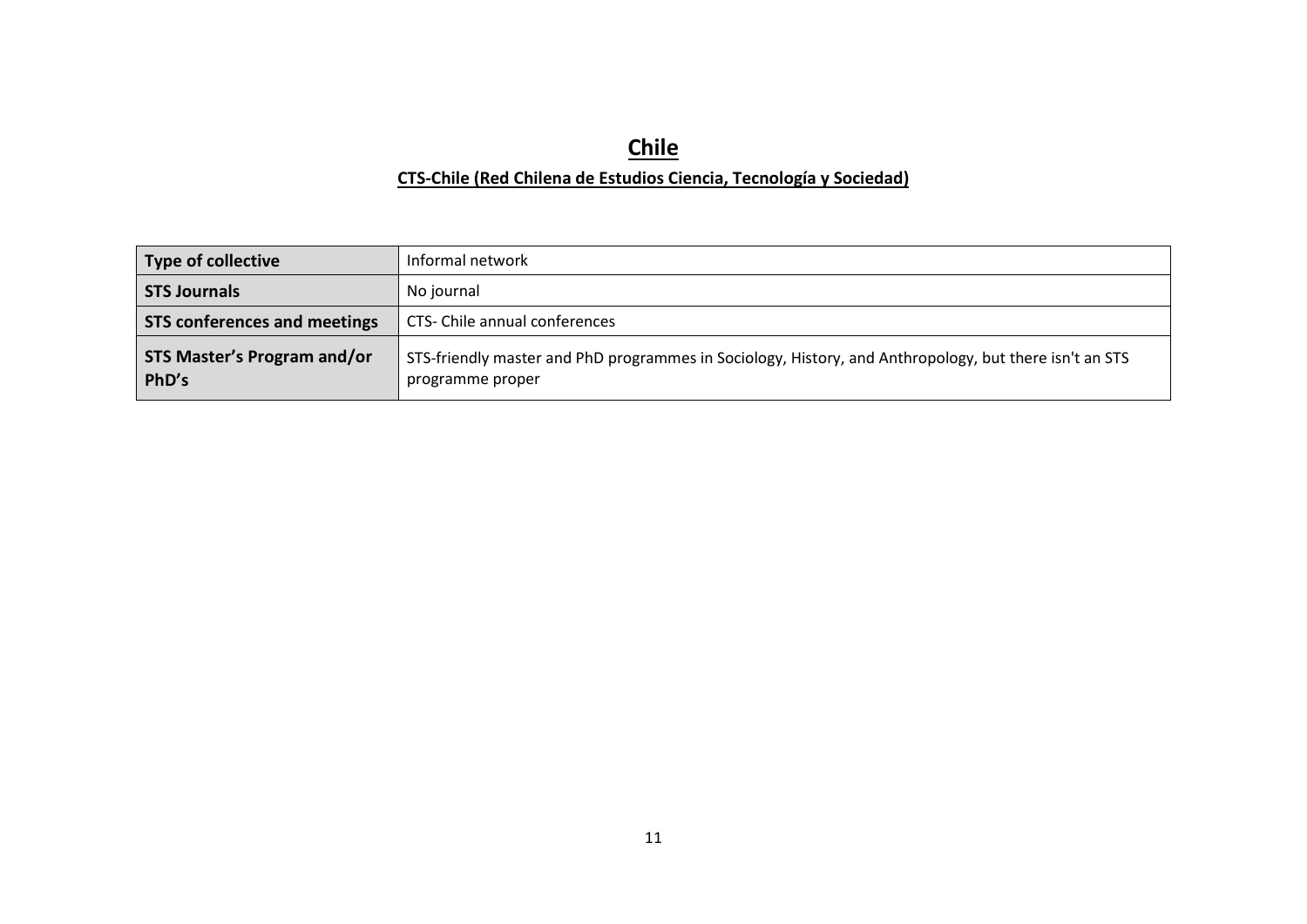# **Colombia**

#### **Grupo de Estudios Sociales de la Ciencia la Tecnología y la Medicina (GESCTM). Universidad Nacional de Colombia**

| Type of collective                          | Research group affiliated to the Department of Sociology at Universidad<br>Nacional de Colombia.                                                                                                                                                                                                        |
|---------------------------------------------|---------------------------------------------------------------------------------------------------------------------------------------------------------------------------------------------------------------------------------------------------------------------------------------------------------|
| <b>STS Journals</b>                         | No journal                                                                                                                                                                                                                                                                                              |
| <b>STS conferences and meetings</b>         | No periodic meetings. There was a first STS colloquium in 2015:<br>http://www.gesctm.unal.com.co/coloquio-escyt/                                                                                                                                                                                        |
| <b>STS Master's Program and/or</b><br>PhD's | There is a master's program at the Department of Sociology at Universidad Nacional de Colombia<br>coordinated by members of the GESCTM<br>http://www.humanas.unal.edu.co/nuevo/facultad/areas-curriculares/trabajo-social-y-estudios-sociales-<br>interisciplinarios/maestria-estudios-sociales-ciencia |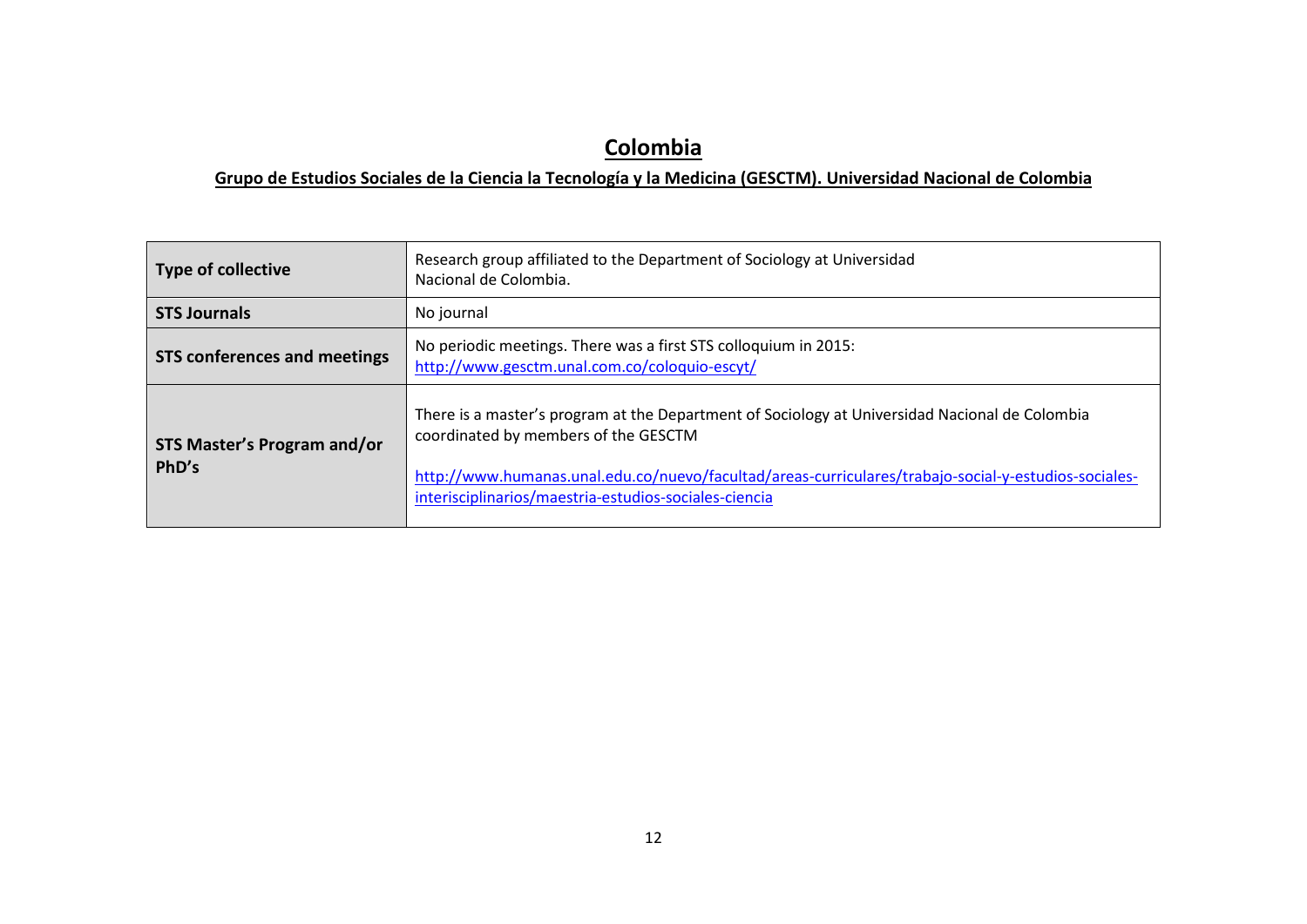## **Croatia**

#### **CSA-SSTR (Croatian Sociological Association - Section for Science and Technology Research)**

| Type of collective                          | Section (network) of larger national Sociological Association, but it includes non-sociologists as members<br>also - open to everyone interested in STS |
|---------------------------------------------|---------------------------------------------------------------------------------------------------------------------------------------------------------|
| <b>STS Journals</b>                         | No journal                                                                                                                                              |
| <b>STS conferences and meetings</b>         | No meetings                                                                                                                                             |
| <b>STS Master's Program and/or</b><br>PhD's | No master's or Ph.D program                                                                                                                             |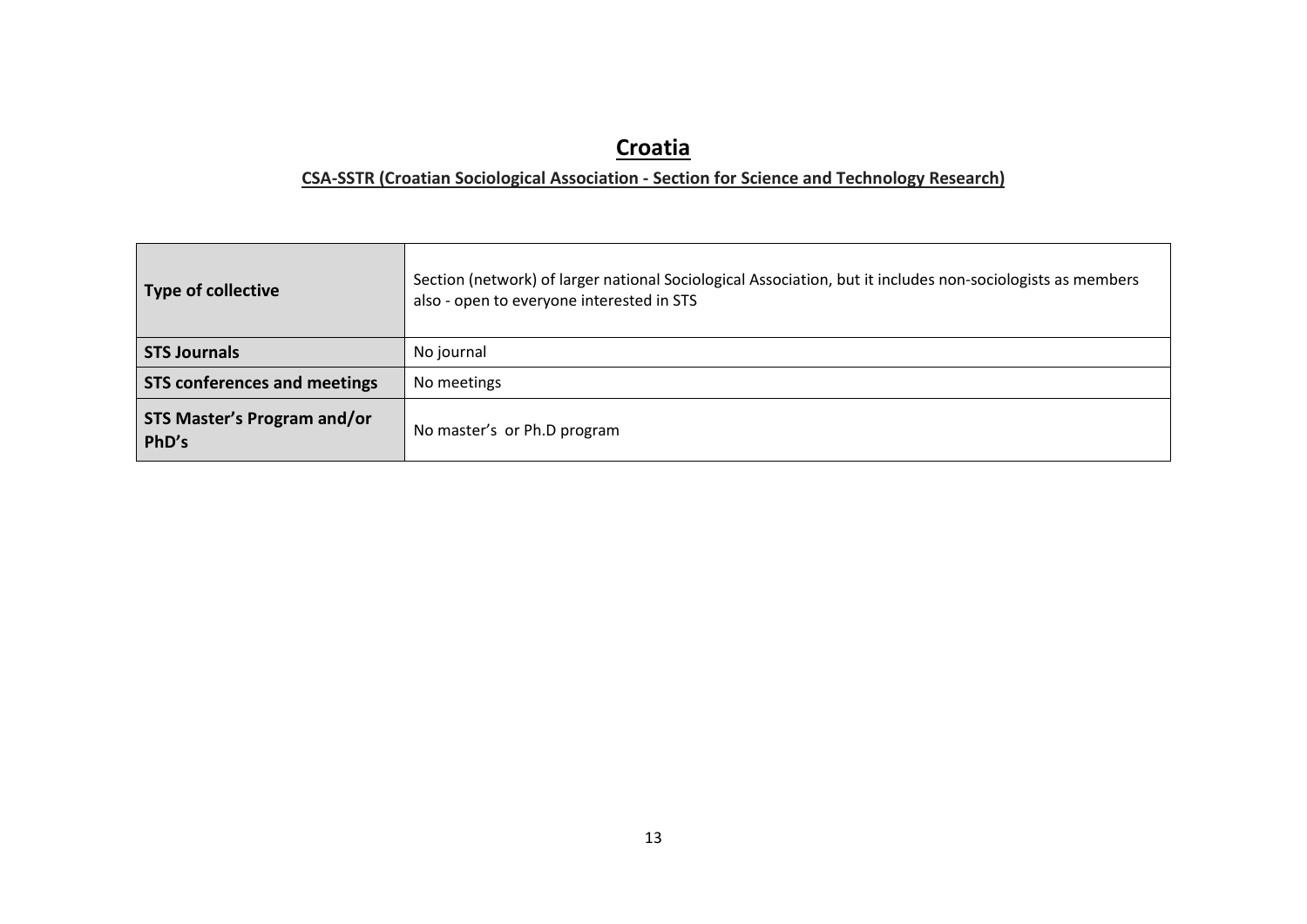## **Denmark**

#### **Danish Association for Science and Technology Studies**

| <b>Type of collective</b>                   | Association, free membership                                                                                                                      |
|---------------------------------------------|---------------------------------------------------------------------------------------------------------------------------------------------------|
| <b>STS Journals</b>                         | STS Encounters (danish & english)<br>http://www.dasts.dk/?page id=356                                                                             |
| <b>STS conferences and meetings</b>         | DASTS Conference and<br>Nordic STS conference (Sweden, Denmark, Finland, Norway), (Biennal, alternate years)<br>http://www.dasts.dk/?page_id=3064 |
| <b>STS Master's Program and/or</b><br>PhD's | None, though there are several programmes where STS is key                                                                                        |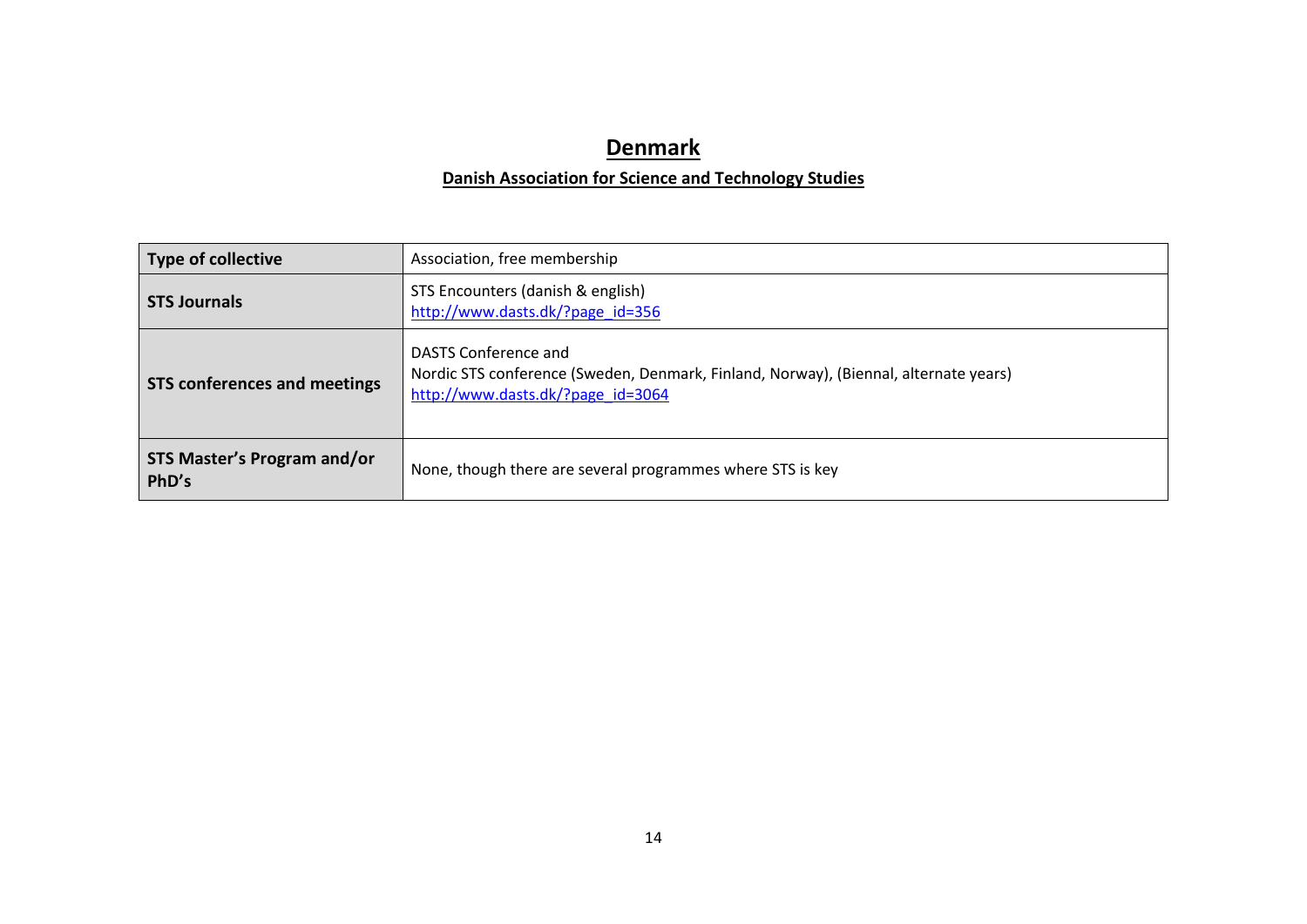### **ItalySTS-Italia - Società Italiana di Studi sulla Scienza e la Tecnologia**

| <b>Type of collective</b>                   | Association with financial autonomy under the current Italian Law. Founded in 2005 and managed by a<br>three-people board, elected every three years by all regular members.                                                                                                                                                                                                                                                                                                                                                                                                                                                               |
|---------------------------------------------|--------------------------------------------------------------------------------------------------------------------------------------------------------------------------------------------------------------------------------------------------------------------------------------------------------------------------------------------------------------------------------------------------------------------------------------------------------------------------------------------------------------------------------------------------------------------------------------------------------------------------------------------|
| <b>STS Journals</b>                         | Tecnoscienza. Italian Journal of STS, open access journal, http://www.tecnoscienza.net/                                                                                                                                                                                                                                                                                                                                                                                                                                                                                                                                                    |
| <b>STS conferences and meetings</b>         | • Biennal international conference<br>• Biennal international Summer School<br>• About 2 national workshops every year<br>The biannual conference is a large conference with call for abstracts and multiple tracks; summer schools<br>have a call to host around 20 students, mainly from foreign institutions; finally, national workshops are<br>mainly devoted to foster the relationships among the proper local national community and to address<br>specific research topics. The next conference will be held in Trento next November 24-26<br>(http://www.stsitalia.org/conferences/ocs/index.php/STSIC/index/schedConfs/current) |
| <b>STS Master's Program and/or</b><br>PhD's | Currently in Italy we do not have post-graduates program expressly devoted to STS; however there are<br>some "STS-friendly" PhD programs at University of Bologna, University of Cosenza, University of Padova,<br>University of Rome La Sapienza and University of Trento.                                                                                                                                                                                                                                                                                                                                                                |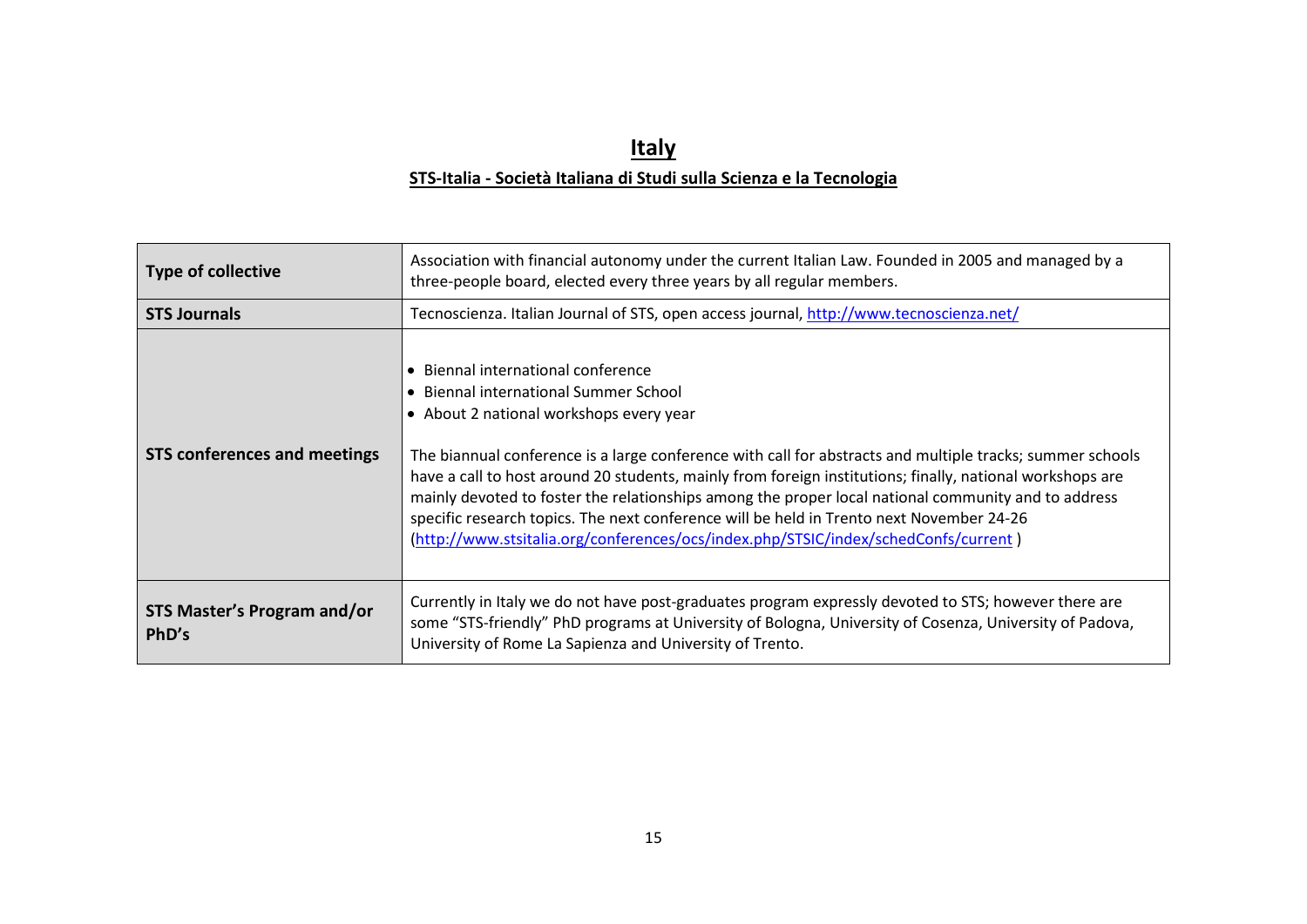## **Netherlands**

#### **Dutch STS Network WTMC**

| <b>Type of collective</b>            | National Research School.<br>National Research Schools have a special status in the Dutch university system. They work across<br>universities to offer PhD training. Re-accreditation occurs every 6-7 years. The next evaluation will take<br>place in 2017. WTMC has three kinds of membership:<br>(1) PhD members - valid for four years, the home university pays<br>(2) Senior members - active in STS, apply individually to join, and pay modest membership fee<br>Emeritus/retired members – people who had been members before they retired, can stay members at no<br>cost as long as they remain active in the field |
|--------------------------------------|---------------------------------------------------------------------------------------------------------------------------------------------------------------------------------------------------------------------------------------------------------------------------------------------------------------------------------------------------------------------------------------------------------------------------------------------------------------------------------------------------------------------------------------------------------------------------------------------------------------------------------|
| <b>STS Journals</b>                  | No official STS journal, but there are Dutch-based journals in which WTMC members play an important role<br>both now and in the past, such as Krisis, Journal for Contemporary Philosophy,<br>http://krisis.eu/                                                                                                                                                                                                                                                                                                                                                                                                                 |
| <b>STS conferences and meetings</b>  | WTMC organizes one annual meeting per year, usually in late November, early December. In 2016, it took<br>place on 25 November, in Amsterdam. It is open to all, and contains a mixture of sessions - some<br>addressing contemporary topics, sessions about recently published books by WTMC members, etc.                                                                                                                                                                                                                                                                                                                     |
| STS Master's Program and/or<br>PhD's | There are several STS-related MA & MSc programs at different universities, including Maastricht, Utrecht,<br>Eindhoven, VU, Twente.<br>PhD training is provided by WTMC - each year we organize one summer school, two thematic workshops,<br>and two one-day work-in-progress sessions for advanced PhDs.                                                                                                                                                                                                                                                                                                                      |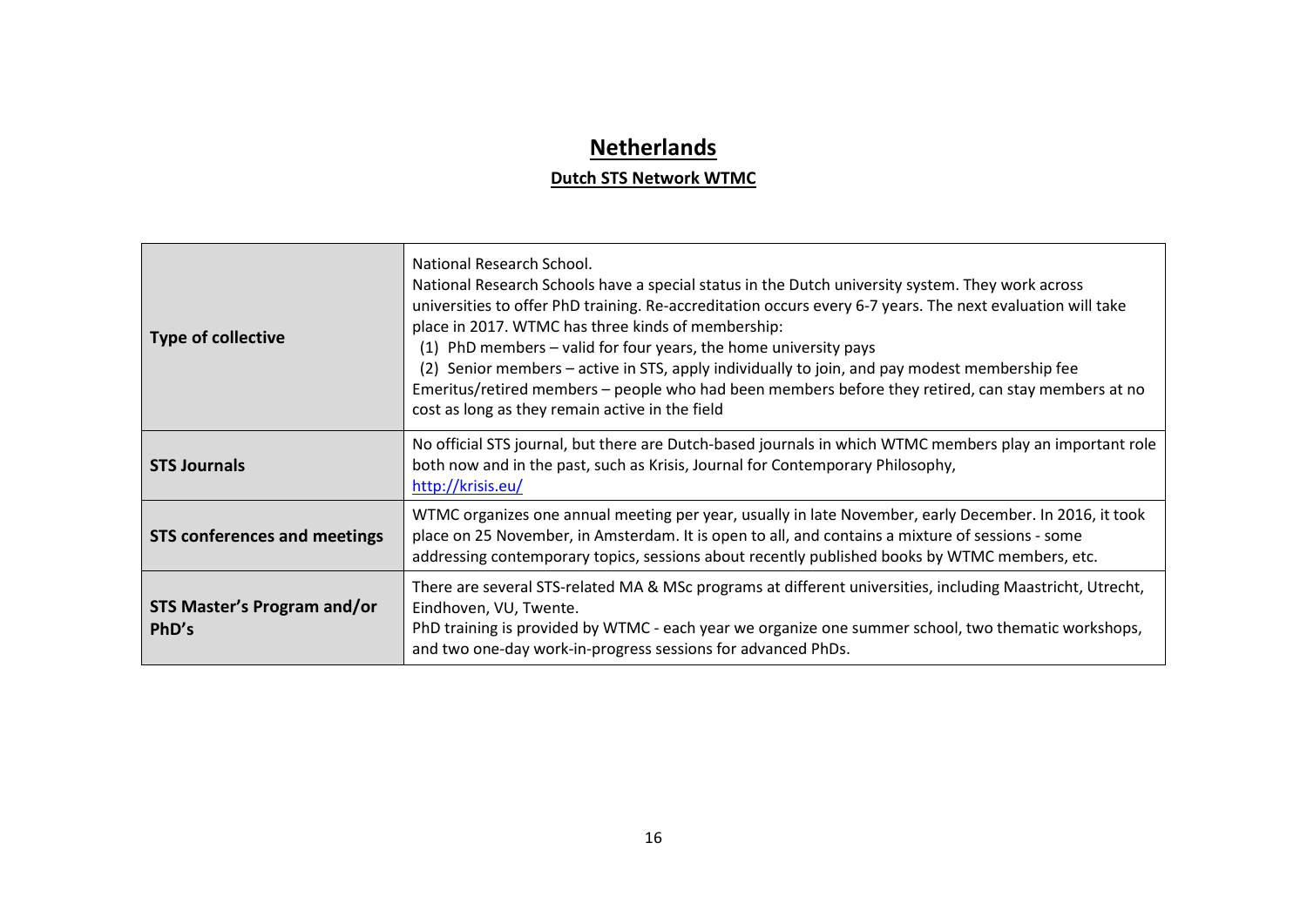### **Portugal**

#### **STS Thematic Area within the Portuguese Sociological Association**

| Type of collective                          | Network within a formal association (Portuguese Association of Sociology). We have 60 members (not all the<br>members belong to the Association).                                        |
|---------------------------------------------|------------------------------------------------------------------------------------------------------------------------------------------------------------------------------------------|
| <b>STS Journals</b>                         | No journal                                                                                                                                                                               |
| <b>STS conferences and meetings</b>         | <b>Biennal conference</b>                                                                                                                                                                |
| <b>STS Master's Program and/or</b><br>PhD's | PhD Programme in Coimbra that opens every two years:<br>http://www.ces.uc.pt/doutoramentos/gci/index.php?id_lingua=2<br>There are also a few master programmes in science communication. |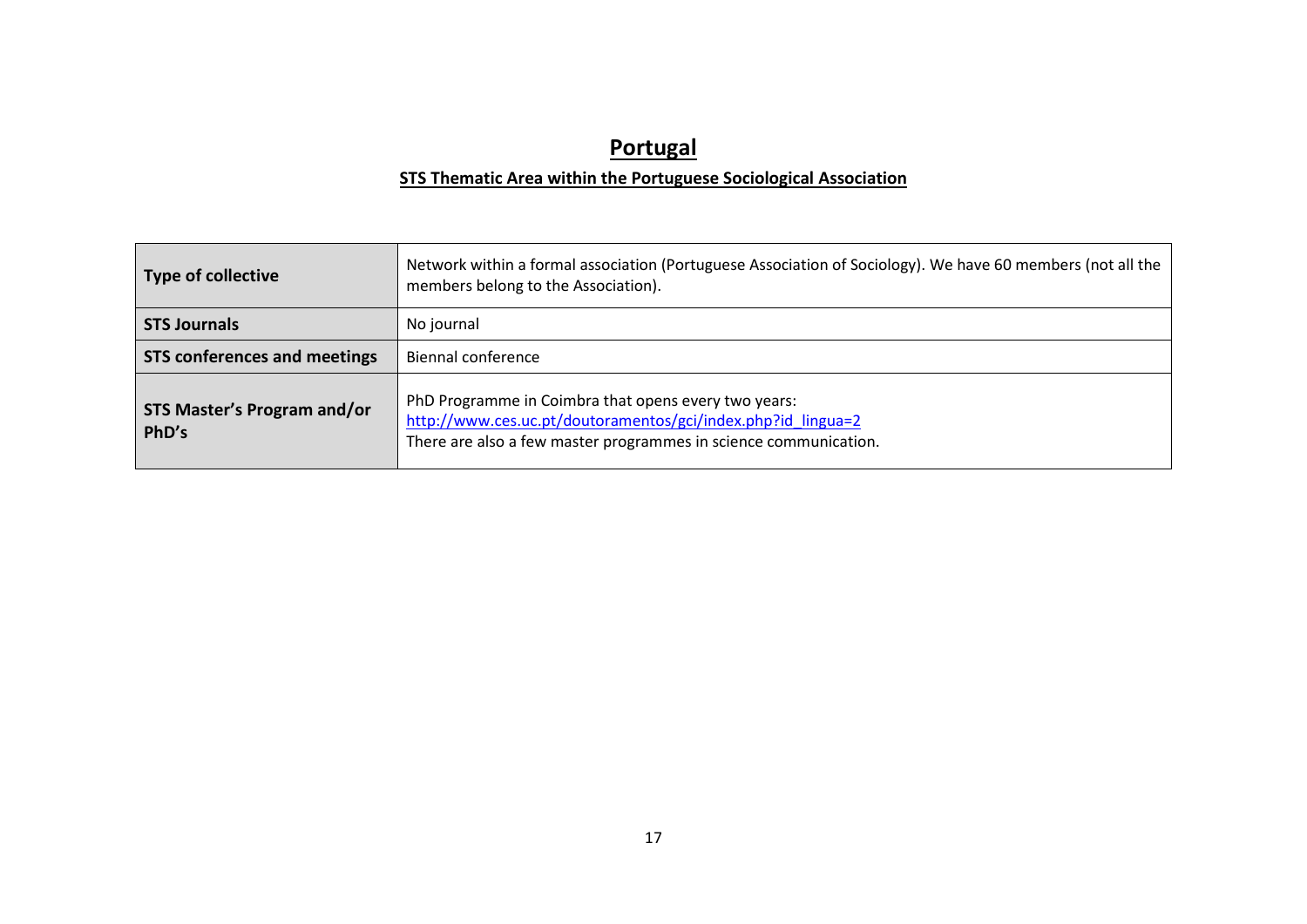### **SpainRed esCTS – Red Española de Estudios de Ciencia y Tecnología**

| <b>Type of collective</b>                   | <b>Network</b>                                                                                                                                    |
|---------------------------------------------|---------------------------------------------------------------------------------------------------------------------------------------------------|
| <b>STS Journals</b>                         | No STS journal as such, but there are some Spanish STS-friendly journals, such as Athenea Digital<br>(http://atheneadigital.net/)                 |
| <b>STS conferences and meetings</b>         | Annual conference, with rotating venues. Next conference will be held jointly with STS-Portugal and will<br>take place in Lisboa during June 2017 |
| <b>STS Master's Program and/or</b><br>PhD's | No specific STS master's program or Ph-D program                                                                                                  |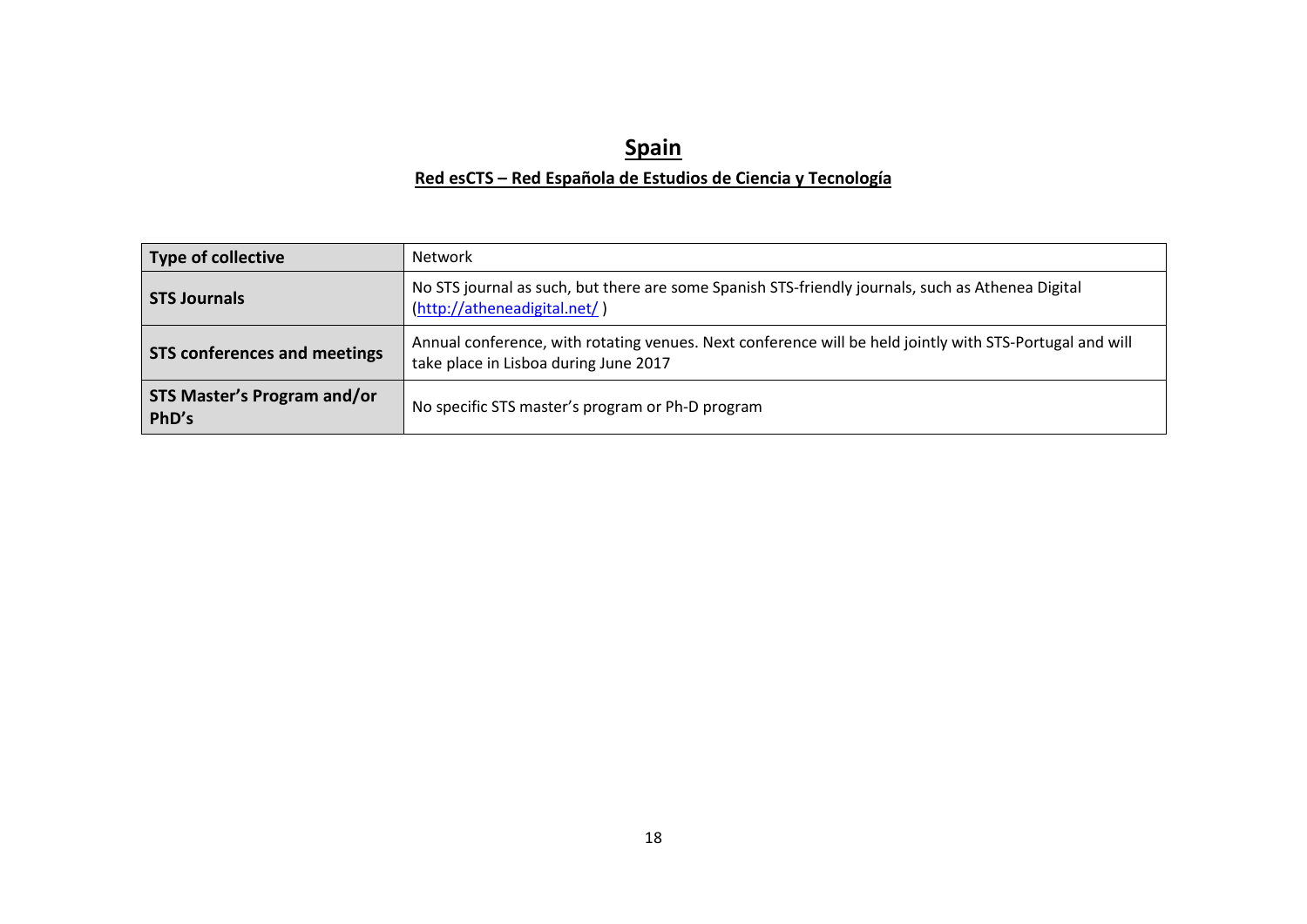# **Switzerland**

### **STS-CH**

| <b>Type of collective</b>                   | Association.<br>Board consists of 9 members, including two co-presidents, most of them early career researchers                                                               |
|---------------------------------------------|-------------------------------------------------------------------------------------------------------------------------------------------------------------------------------|
| <b>STS Journals</b>                         | No STS journal                                                                                                                                                                |
| <b>STS conferences and meetings</b>         | Annual meeting.<br>In addition, STS-CH organises smaller events every year, this year two event on STS and migration, see the<br>following link: http://www.sagw.ch/fr/sts-ch |
| <b>STS Master's Program and/or</b><br>PhD's | No STS master's program                                                                                                                                                       |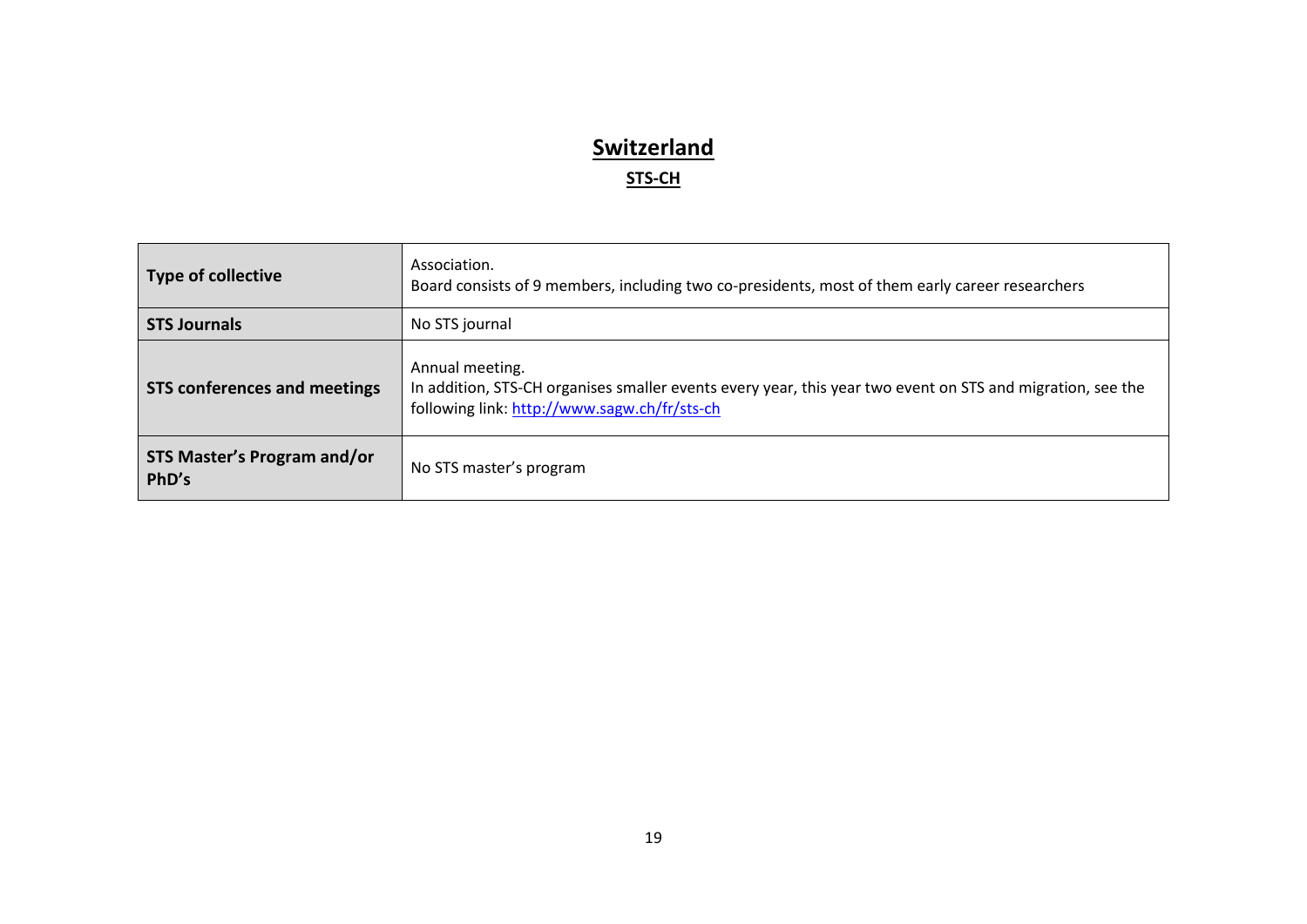# **Turkey**

#### **Science, Technology and Society Studies Research Unit (in process of constitution)**

| Type of collective                          | Network                                                                                                                              |
|---------------------------------------------|--------------------------------------------------------------------------------------------------------------------------------------|
| <b>STS Journals</b>                         | No journal                                                                                                                           |
| <b>STS conferences and meetings</b>         | No STS meetings - aiming to organize one for 2017                                                                                    |
| <b>STS Master's Program and/or</b><br>PhD's | • STS masters' program at Istanbul Technical University<br>• Middle East Technical University-Science and Technology Policy Studies. |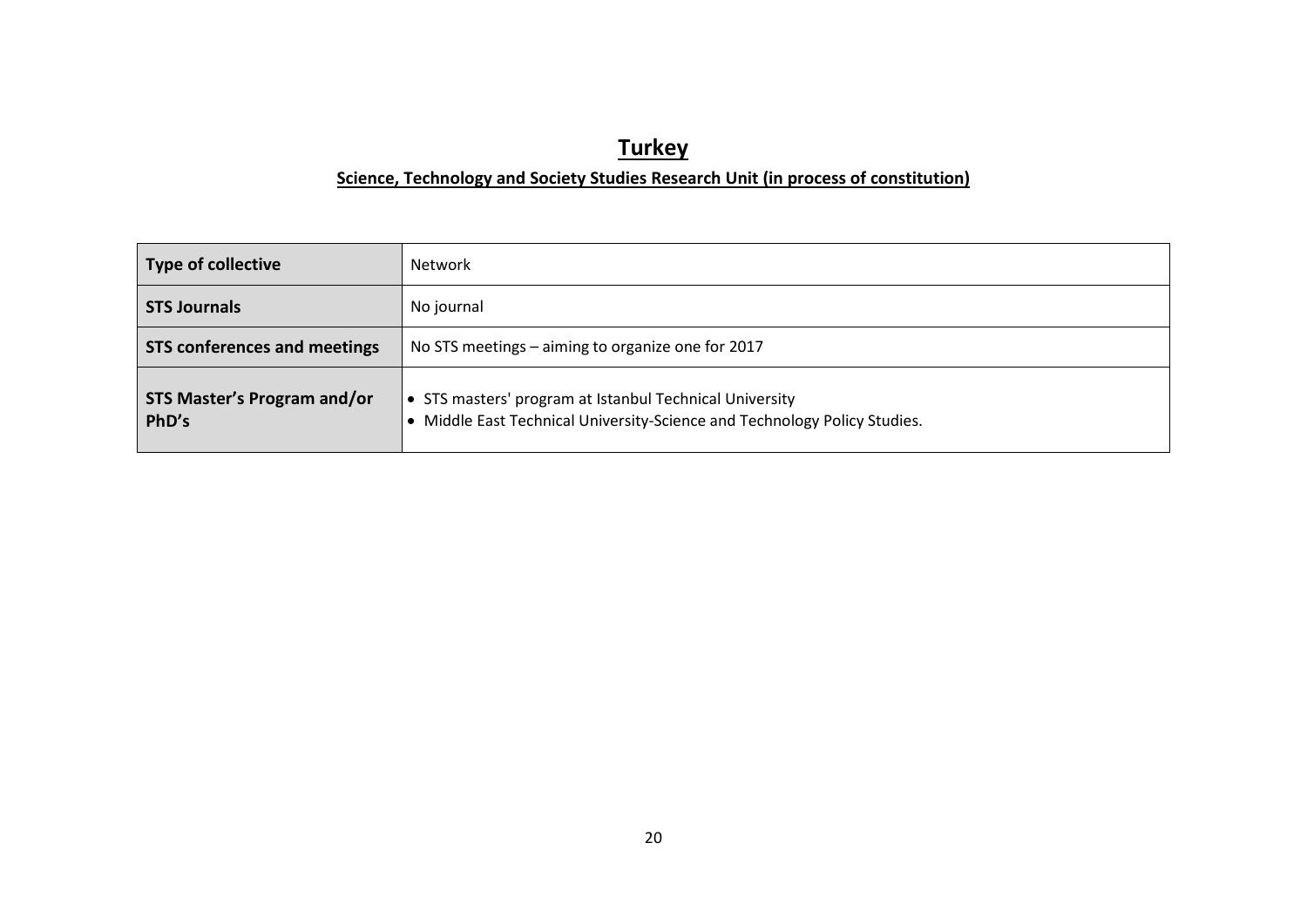# **United KingdomAsSIST-UK**

| <b>Type of collective</b>                   | National association, recognised as a 'Learned Society' by the Economic and Social Research Council; it has<br>an Exec Committee and a Steering Advisory Group, and the total membership is about 250 across the UK<br>as a whole                                            |
|---------------------------------------------|------------------------------------------------------------------------------------------------------------------------------------------------------------------------------------------------------------------------------------------------------------------------------|
| <b>STS Journals</b>                         | There is a number of STS-related journals:<br><b>Biosocieties</b><br>New Genetics and Society<br>Information, Communication and Society<br>Technology Analysis and Strategic Management,<br><b>Research Policy</b><br>Science and Public Policy<br>Science as Culture        |
| <b>STS conferences and meetings</b>         | AsSIST-UK will be holding annual conferences for the STS community. Our model is to attach such<br>conferences to those major events run by the larger STIS (Science, Technology and Innovation Studies)<br>universities/centres such as SPRU, ISSTI, SATSU, Manchester etc. |
| <b>STS Master's Program and/or</b><br>PhD's | There are a number of STS Doctoral programmes across ten or so universities funded by the ESRC<br>There is also a recently established Postgraduate STIS Forum, lef by Rob Meckin at Sheffield University.                                                                   |